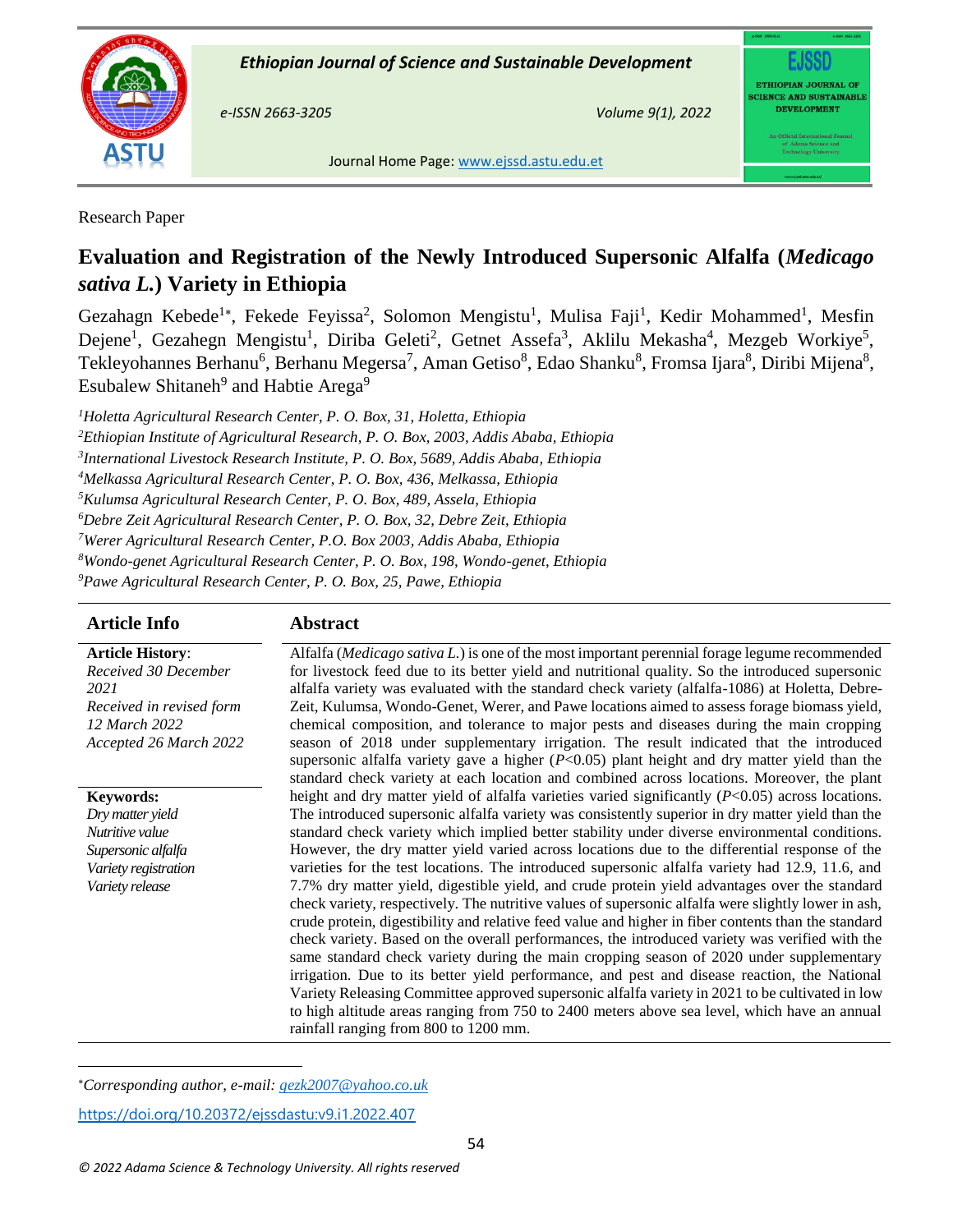### **1. Introduction**

Despite the large livestock population in Ethiopia, the sector contributed below its potential due to various constraints (Gebremedhin et al., 2004). Feed shortage in terms of both quantity and quality is the leading problem affecting the livestock productivity in Ethiopia (Adugna, 2007; Fekede et al., 2015a; Fekede et al., 2015b). Livestock feed resources in Ethiopia are mainly natural pasture, crop residues, improved pastures, forage crops, and agro-industrial by-products (Alemayehu, 2004). The contribution of these feed resources, however, depends on the agro-ecology, the types of crop produced, accessibility, and production system. Traditional livestock production system mainly depends upon poor pasturelands and crop residues, which are usually inadequate to support reasonable livestock production (Tsige, 2000). During the latter part of the dry season, livestock feed is normally in short supply and is of poor quality. Residues from cereals are the main source of forage but these are low in protein and have poor digestibility (Getu, 2019). The production of adequate quantities of good quality dry season forages to supplement crop residues and pasture roughages is the only way to economically overcome the dry season feed constraints have been affecting livestock production. Thus, different forage crops were screened at both accessions and species level, and the promising genotypes were promoted for production (Getnet and Gezahagn, 2012). A wide range of annual and perennial forage species were evaluated in areas which have an altitude ranging from 600-3000 meters above sea level, and varieties of promising species had been selected and recommended for high, medium, and low altitudes in Ethiopia. These selected forage species are well adapted to the different agro-ecologies and gave high yield, and have better nutritional quality as compared to natural pasture (Getnet et al., 2012). However, the adoption of cultivated forage crops is very low due to various reasons (Agajie et al., 2016).

Among the different forage crops recommended for various agro-ecological zones of Ethiopia, alfalfa (*Medicago sativa* L.) is one of the most valuable forage species due to its high yield and nutritional value, and better adaptability under diverse environmental conditions. The species is also grown worldwide due to its better productivity and herbage quality (Turan et al.,

2009). It is commonly known as the "Queen of forages" due to its ability to consistently produce better forage yield and quality (Kamalak et al., 2005). Moreover, it is used to improve vegetation cover, prevent grasslands degradation, and contribute to agriculture and livestock sustainability (Chen et al., 2012). When associated with other grass the grassland production increases, the nutritional value improves and feed costs decrease compared to balanced feed (Zaragoza et al., 2009). Variability for agronomic and morphological traits of alfalfa is frequently used in a breeding program for developing cultivars with high forage yields (Jullier et al., 2000; Radović et al., 2001; Radović et al., 2009). Depending on soil and environment conditions, alfalfa achieves fresh and dry matter yields which ranged from 50 to 100 t/ha and 12 to 19 t/ha, respectively (Katić, 2000; Nešić et al., 2005; Stanisavljević et al., 2006). Ruminants fed on alfalfa have higher nutrient intake and digestibility than when fed on other forage legumes (Frame, 2005). The alfalfa forages are characterized by a high content of crude protein (Dinić et al., 2005; Marković et al., 2007a), well balanced to an amino acid. It is enriched with important vitamins, and various microelements which are essential for the normal growth and development of animals (Marković et al., 2007b). To improve the quantity and quality of livestock feed, it is better to identify and cultivate the promising alfalfa variety that has better biomass yield and nutritional quality. Therefore, this study was aimed to evaluate the forage yield performance, nutritive value, agro-ecological adaptation, disease and pest reaction, and management recommendations of the recently registered supersonic alfalfa variety in Ethiopia.

# **2. Methodology**

# 2.1. Study Areas

The national variety trial (NVT) was conducted at on-stations of Holetta, Debre-Zeit, Kulumsa, Wondo-Genet, Werer, and Pawe Agricultural Research Centers during the main cropping season of 2018 under supplementary irrigation. Moreover, the variety verification trial (VVT) was done at Holetta, Debre-Zeit, Melkassa, Kulumsa and Wondo-Genet Agricultural Research Centers during the main cropping season of 2020 under supplementary irrigation. The trial sites' geographical position and physicochemical properties of the soil are summarized in Table 1.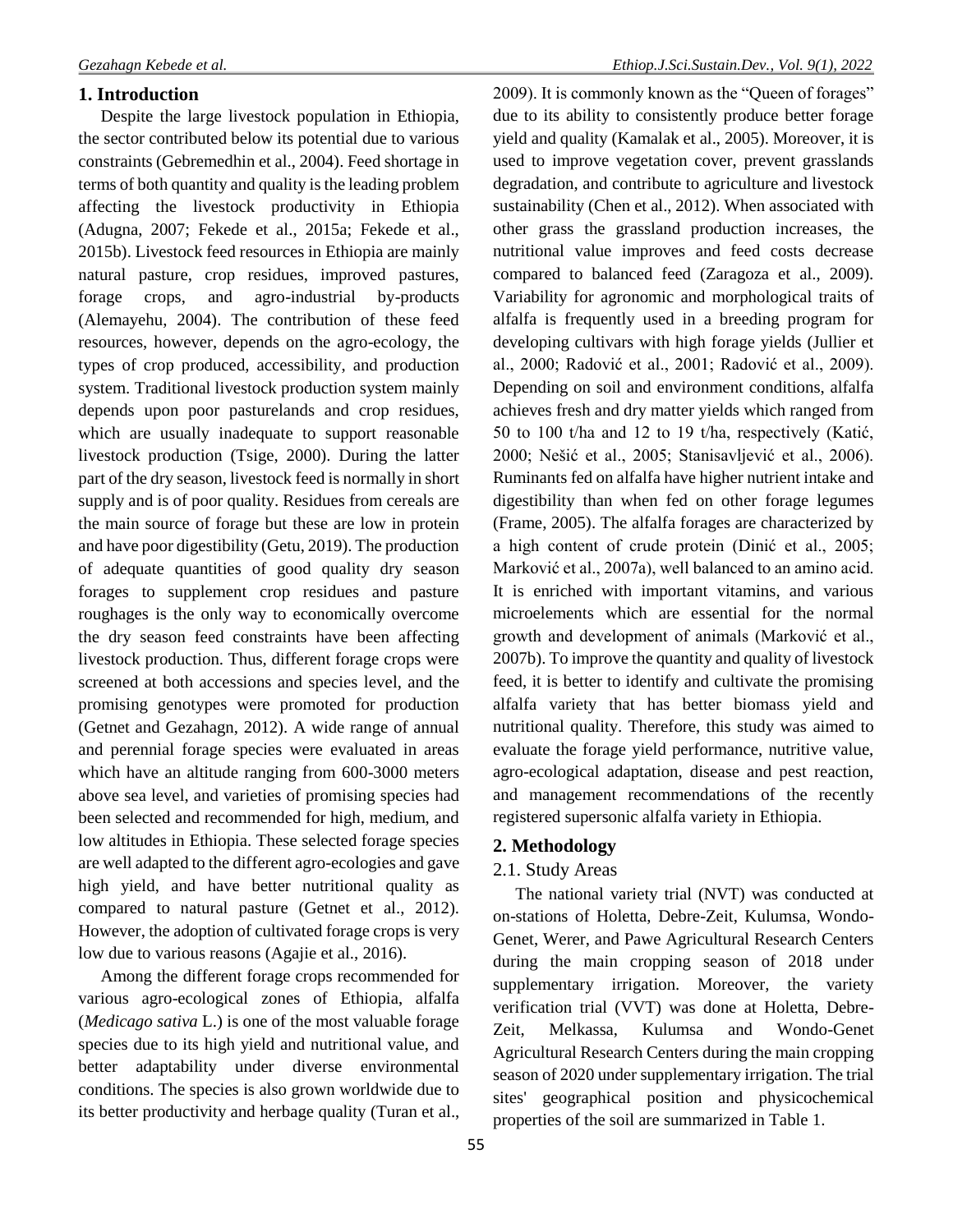| Table 1: Description of the test locations for geographical position and physicochemical properties of soils |  |  |  |
|--------------------------------------------------------------------------------------------------------------|--|--|--|
|--------------------------------------------------------------------------------------------------------------|--|--|--|

| <b>Parameters</b>                          | Holetta         | Debre-Zeit | Kulumsa                  | <b>Wondo-Genet</b> | Werer     | Pawe                   | <b>Melkassa</b>          |
|--------------------------------------------|-----------------|------------|--------------------------|--------------------|-----------|------------------------|--------------------------|
| Latitude                                   | $9^{\circ}00'N$ | 8°44'N     | $08^{\circ}05^{\prime}N$ | 07°19'N            | $9°16'$ N | 11°19'N                | 8°24'N                   |
| Longitude                                  | 38°30'E         | 38°38'E    | 39°10'E                  | 38°38'E            | 40°9'E    | 36°24'E                | 39°19'E                  |
| Altitude (m.a.s.l.)                        | 2400            | 1850       | 2200                     | 1780               | 750       | 1120                   | 1550                     |
| Distance from Addis<br>Ababa (km)          | 29              | 48         | 167                      | 270                | 280       | 572                    | 117                      |
| Annual Rainfall (mm)                       | 1044            | 850        | 820                      | 1372               | 590       | 1588                   | 763                      |
| Daily minimum<br>temperature $(^{\circ}C)$ | 6.2             | 8.9        | 10.5                     | 11.0               | 26.7      | 17.1                   | 14.0                     |
| Daily maximum<br>temperature $(^{\circ}C)$ | 21.2            | 28.3       | 22.8                     | 26.0               | 40.8      | 32.7                   | 28.4                     |
| Soil type                                  | Nitosol         | Alfisol    | Luvisol                  | Luvisol            | Vertisol  | Nitosol                | Andosol                  |
| <b>Textural class</b>                      | Clay            | Loam       | Clay loam                | Clay loam          | Clay loam | Clay                   | Loam                     |
| pH(1:1 H <sub>2</sub> O)                   | 5.24            | 7.26       | 6.0                      | 6.4                | 7.5       | 4.72                   | 7.6                      |
| Total organic matter<br>(% )               | 1.80            | 2.83       | 5.50                     | 1.8                | 1.9       | 3.34                   | 12                       |
| Total nitrogen (%)                         | 0.17            | 0.22       | 0.25                     | 0.2                | 0.1       | 0.16                   | 1.0                      |
| Available phosphorus<br>(ppm)              | 4.55            | 10.84      | 7.5                      | 9.0                | 26.3      | 5.39                   | 20.29                    |
| References for soil<br>properties          |                 |            | Gezahagn et al., 2020    |                    |           | Habtie et<br>al., 2020 | Gezahagn<br>et al., 2020 |

m.a.s.l. = meters above sea level;  $pH = power$  of hydrogen; ppm = parts per million

### 2.2. Experimental Design and Treatments

The supersonic alfalfa variety was introduced from Australia and evaluated for yield and nutritional qualities under diverse environmental conditions. The experiment was laid out in randomized complete block design (RCBD) with three replications per variety. The introduced supersonic alfalfa variety was sown with the standard check variety (Alfalfa-1086) on well-prepared seedbeds in rows of 20 cm apart using a seed rate of 20 kg/ha (Gezahagn et al., 2021). Diammonium Phosphate (DAP) fertilizer at the rate of 100 kg/ha was uniformly applied for both varieties at sowing (Gezahagn et al., 2021). Based on its better adaptability, yield, and tolerance to pest and disease performances in NVT, the variety was selected for a variety verification trial (VVT). Accordingly, both varieties (Supersonic alfalfa and alfalfa-1086) were sown in rows of 20 cm apart on a plot size of 10 m by 10 m with a seeding rate of 20 kg/ha. The recommended rate of DAP fertilizer was also uniformly applied for both varieties in the VVT experiment at sowing. All recommended management

56

practices (such as weeding, harvesting etc.,) were applied for both varieties during the growing season.

2.3. Data Collection and Measurements

Measurements on plant height were taken randomly from five plants in each plot using a height measuring meter from the ground level to the tip of the plant. For the determination of biomass yield, varieties were harvested at the 50% flowering stage (Gezahagn et al., 2021). The weight of the total fresh biomass yield was recorded from each plot in the field and the estimated 500 g of their representative samples were taken from each plot to the laboratory. The estimated 500 g sample taken from each plot was weighed to know the total sample fresh weight using sensitive table balance and then oven-dried for 72 hours at a temperature of 65oC to determine the dry matter yield. The crude protein yield was calculated by multiplying crude protein content with total dry matter yield and then dividing by 100% (Gezahagn et al., 2021). The digestible yield was determined by multiplying IVDMD with total dry matter yield and then dividing by 100% (Gezahagn et al., 2021).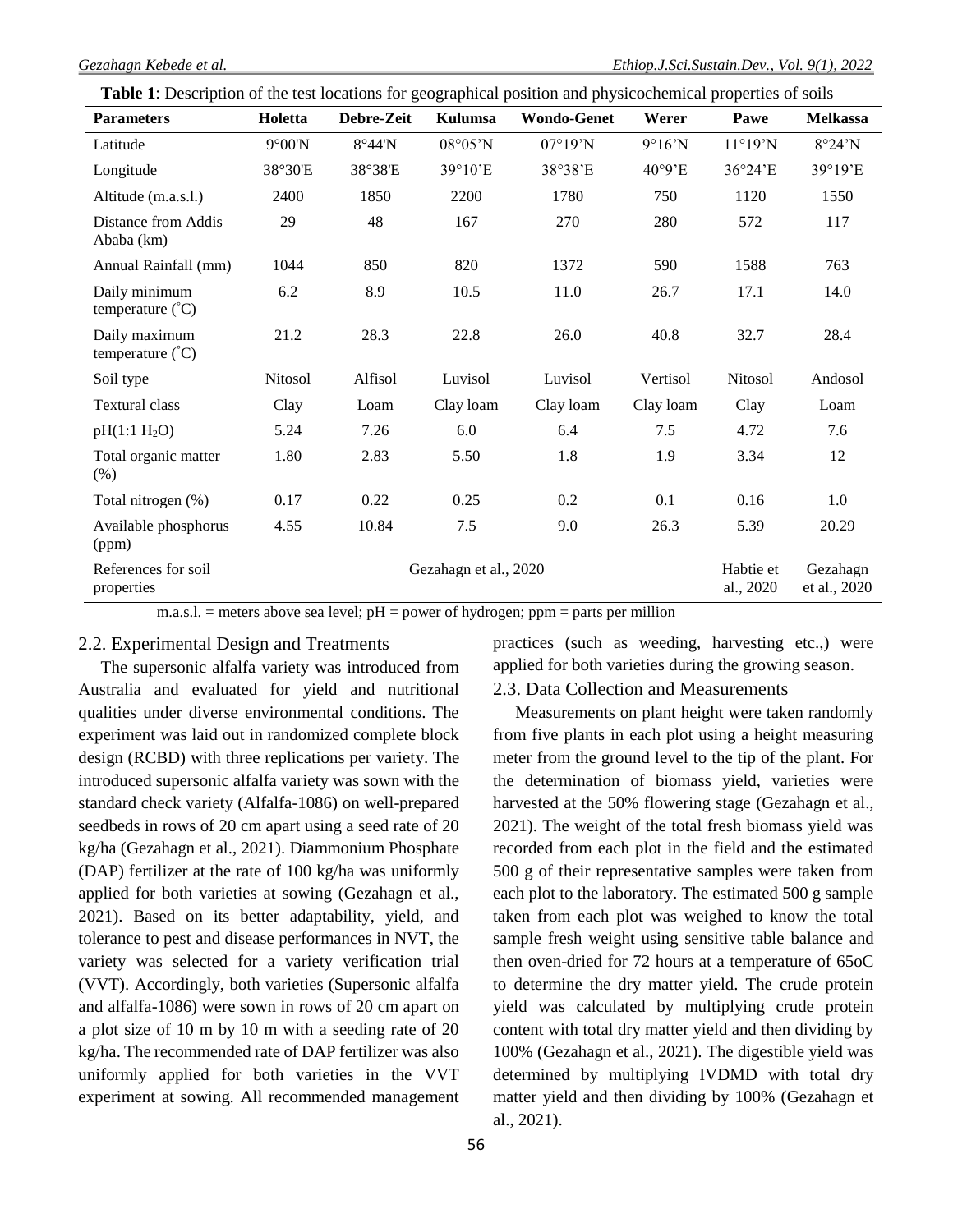The varieties were harvested at the 50% flowering stage and submitted for laboratory analysis. The ovendried samples, at a temperature of 65°C for 72 hours, were used for laboratory analysis to determine the chemical composition and in-vitro dry matter digestibility of the varieties. The dried samples were then ground to pass a 1-mm sieve and used for laboratory analysis. The analysis was made for the different nutritional parameters. Total ash content was determined by oven drying the samples at 105°C overnight and by combusting the samples in a muffle furnace at 550°C for 6 hours (AOAC, 1990). Nitrogen (N) content was determined following the micro-Kjeldahl digestion, distillation, and titration procedures (AOAC, 1995), and the crude protein (CP) content was estimated by multiplying the N content by 6.25. The structural plant constituents like neutral detergent fiber (NDF), acid detergent fiber (ADF), and acid detergent lignin (ADL) were determined according to Van Soest and Robertson procedure (1985). The in-vitro dry matter digestibility (IVDMD) was determined according to the Tilley and Terry procedure (1963).

### 2.5. Relative Feed Value

Relative Feed Value (RFV) is an index used for legumes based on potential intake and fiber digestibility (Undersander and Moore, 2002). The index used to rank feeds relative to the typical nutritive value of full bloom alfalfa hay, containing 41% ADF and 53% NDF on a DM basis, and having an RFV of 100, which is considered to be a standard score. This index is widely used to compare the potential of two or more forages based on energy intake (Schroeder, 2013). Accordingly, forages with RFV greater than 100 are considered to have better quality than full bloom alfalfa hay and those with RFV lower than 100 are regarded as of lower quality than full bloom alfalfa. Such a single parameter is considered to be of useful practical significance in forage pricing and marketing (Uttam et al., 2010; Schroeder, 2013) and calculated as follow:

 $RFV = (DDM %DM) * (DMI %BW) / 1.29$ (Uttam et al., 2010),

Where, DDM (digestible dry matter) and DMI (dry matter intake potential as % of body weight) were calculated from ADF and NDF, respectively as follow:

DDM (% DM) =  $88.9 - (0.779 * % ADF)$ 

DMI (% BW) =  $120 / ($ % NDF).

## 2.6. Statistical Analysis

Differences among varieties were tested using analysis of variance procedures of the SAS general linear model to compare treatment means (SAS, 2002) and the following model was used:

 $Y_{ijk} = \mu + G_i + E_j + (GE)_{ij} + B_{k(j)} + e_{ijk};$ 

where,  $Y_{ijk}$  = measured response of genotype i in block k of environment j;  $\mu$  = grand mean; T<sub>i</sub> = effect of genotype i;  $E_i$  = effect of environment j; (GE)<sub>ij</sub> = genotype and environment interaction;  $B_{k(j)}$  = effect of block k in environment j;  $e_{ijk}$  = random error effect of genotype i in block k of environment j. The least significant difference (LSD) was used for the comparison of means at a 5% significance level.

# **3. Results and Discussion**

## 3.1. Varietal Evaluation

The seed of supersonic alfalfa variety was introduced from Australia by Harvest General Trading private limited company under license from the ministry of agriculture. The variety was introduced to Ethiopia in 2018. The introduced supersonic alfalfa variety was sown with the standard check variety (alfalfa-1086) to conduct the national variety trial (NVT) at Holetta, Debre-Zeit, Kulumsa, Wondo-Genet, Werer, and Pawe Agricultural Research Centers during the main cropping season of 2018 under supplementary irrigation. The plots were uniformly irrigated at field capacity every 15 days during the dry season of the year. The experiment was laid out in RCBD design replicated three times. The introduced alfalfa variety and the standard check variety were sown on well-prepared seedbeds in rows of 20 cm apart using a seed rate of 20 kg per hectare. Diammonium phosphate (DAP) fertilizer was applied at the rate of 100 kg per hectare at planting at each location (Gezahagn et al., 2017). Plots were hand-weeded twice per year. Based on the overall performances, the introduced supersonic alfalfa variety was promoted to VVT with the same standard check variety (alfalfa-1086) at Holetta, Debre-Zeit, Melkassa, Kulumsa, and Wondo-Genet Agricultural Research Centers during the main cropping season of 2020. The varieties were planted in rows 20 cm apart on a plot size of 10 m by 10 m with a seeding rate of 20 kg/ha. At sowing, DAP fertilizer at the rate of 100 kg/ha was uniformly applied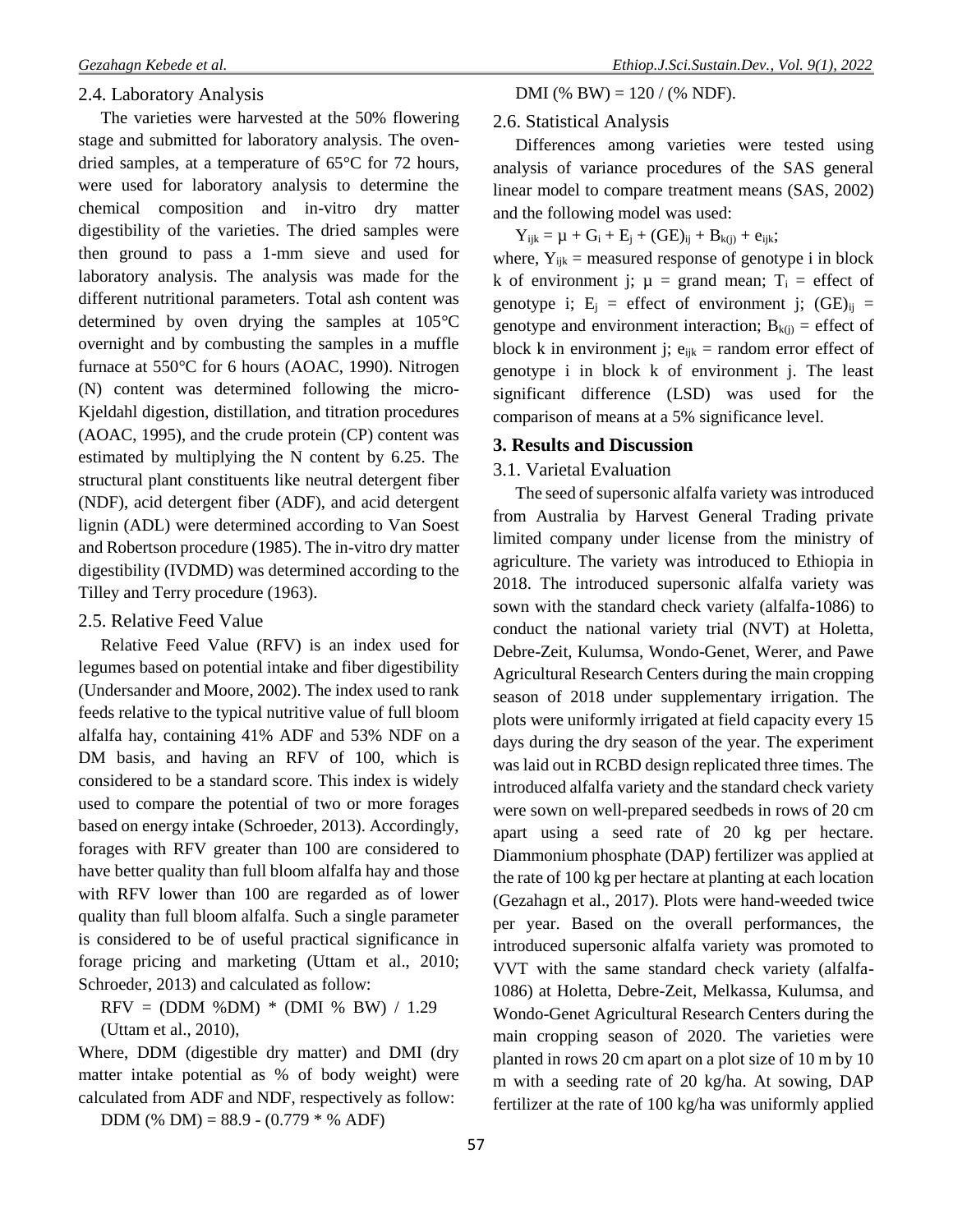on the plots at each location. Other recommended management practices were also applied. The National Variety Releasing Committee (NVRC) evaluated the varieties at field conditions in October 2020 and based on their evaluation result, supersonic alfalfa variety was registered in April 2021 to be utilized by end-users.

The mean plant height of alfalfa varieties tested across locations varied significantly (*P*<0.05) as indicated in Table 2. The result showed that the introduced supersonic alfalfa variety gave significantly (*P*<0.05) a higher mean plant height than the standard check variety at each testing location and combined across locations indicating its better adaptability and stability under diverse environmental conditions. The supersonic alfalfa variety gave the highest plant height at Debre-Zeit followed by Holetta, Werer, Kulumsa, and Pawe while the lowest plant height was recorded at the Wondo-Genet site. Similarly, the mean plant height recorded from both varieties was the highest at Debre-Zeit followed by Werer, Holetta, Kulumsa, and Pawe while at Wondo-Genet the lowest plant height was recorded. The plant height of the supersonic alfalfa variety in the present study was higher than the value reported for the same variety in Pakistan (Nasratullah et al., 2018). Variations in plant height of alfalfa varieties were also reported (Gezahagn et al., 2017; Nasratullah et al., 2018; Denbela and Sintayehu, 2021; Tessema et al., 2021). In addition to genetic variability, soil fertility and environmental conditions could also contribute to the difference in plant height. Generally, genetic variation, the response of genotypes to environmental

factors, and their interactions are the major reasons for plant height differences in alfalfa (Gezahagn et al., 2017).

## 3.2. Agro-Morphological Characteristics

The registered supersonic alfalfa variety is the perennial herbaceous forage legume characterized by its agro-morphological characteristics. The maximum plant height at the forage harvesting stage (50% flowering) is ranged from 45 to 95 cm. The registered supersonic alfalfa variety reaches for forage harvesting within 70 to 90 days after sowing. The leaf to stem ratio of the registered supersonic alfalfa variety is 1.10. The registered variety has better ash, crude protein, and invitro dry matter digestibility while relatively lower fiber (NDF, ADF, and ADL) contents. The dry matter yield of the registered variety per cut ranged from 2 to 5 t/ha at the forage harvesting stage. Moreover, the crude protein and digestible yields of the registered variety ranged from  $0.4$  to  $1.0$  t/ha and  $1.2$  to  $3.0$  t/ha, respectively. The variety adapted to a wide range of altitudes ranging from 750-2400 m.a.s.l., which have an annual rainfall ranging from 800-1200 mm. The registered variety has good performance under nitosol and clay loam soil types. The varieties should be planted with a seeding rate of 10-20 kg/ha at 20 cm row spacing in early June. At planting, DAP fertilizer at a rate of 100 kg/ha should be applied for better establishment (Gezahagn et al., 2017). A summary of agronomical and morphological characteristics of the registered supersonic alfalfa variety is presented in Table 3.

| <b>Location</b> | Variety           |                          | <b>Location Mean</b> | <b>LSD</b> | <b>P-value</b> |
|-----------------|-------------------|--------------------------|----------------------|------------|----------------|
|                 | <b>Supersonic</b> | <b>Alfalfa-1086 (SC)</b> |                      |            |                |
| Holetta         | 90.2 <sup>a</sup> | 79.9 <sup>b</sup>        | 85.0 <sup>b</sup>    | 3.8132     | 0.0074         |
| Debre-Zeit      | 94.8 <sup>a</sup> | 85.7 <sup>b</sup>        | 90.2 <sup>a</sup>    | 3.4033     | 0.0074         |
| Kulumsa         | $85.5^{\rm a}$    | 74.2 <sup>b</sup>        | 79.8 <sup>c</sup>    | 4.2355     | 0.0074         |
| Wondo-Genet     | $42.0^{\rm a}$    | 38.0 <sup>b</sup>        | 40.0 <sup>e</sup>    | 1.4905     | 0.0074         |
| Werer           | $88.5^{\circ}$    | $85.3^{b}$               | 86.9 <sup>ab</sup>   | 1.1800     | 0.0074         |
| Pawe            | $65.3^{\rm a}$    | 61.7 <sup>b</sup>        | $63.5^{\rm d}$       | 1.3539     | 0.0076         |
| Variety mean    | 77.7 <sup>a</sup> | 70.8 <sup>b</sup>        | 74.2                 | 1.9487     | < 0.0001       |

|  |  |  |  |  |  |  |  |  |  |  |  |  | Table 2: Average plant height (cm) of alfalfa varieties tested across locations in 2018 cropping season |  |
|--|--|--|--|--|--|--|--|--|--|--|--|--|---------------------------------------------------------------------------------------------------------|--|
|--|--|--|--|--|--|--|--|--|--|--|--|--|---------------------------------------------------------------------------------------------------------|--|

Means with different superscript letter/s within a row for variety at each location, within a row for variety mean, and within the column for location mean varied significantly at  $0.05$ ;  $SC =$  standard check;  $LSD =$  least significant difference.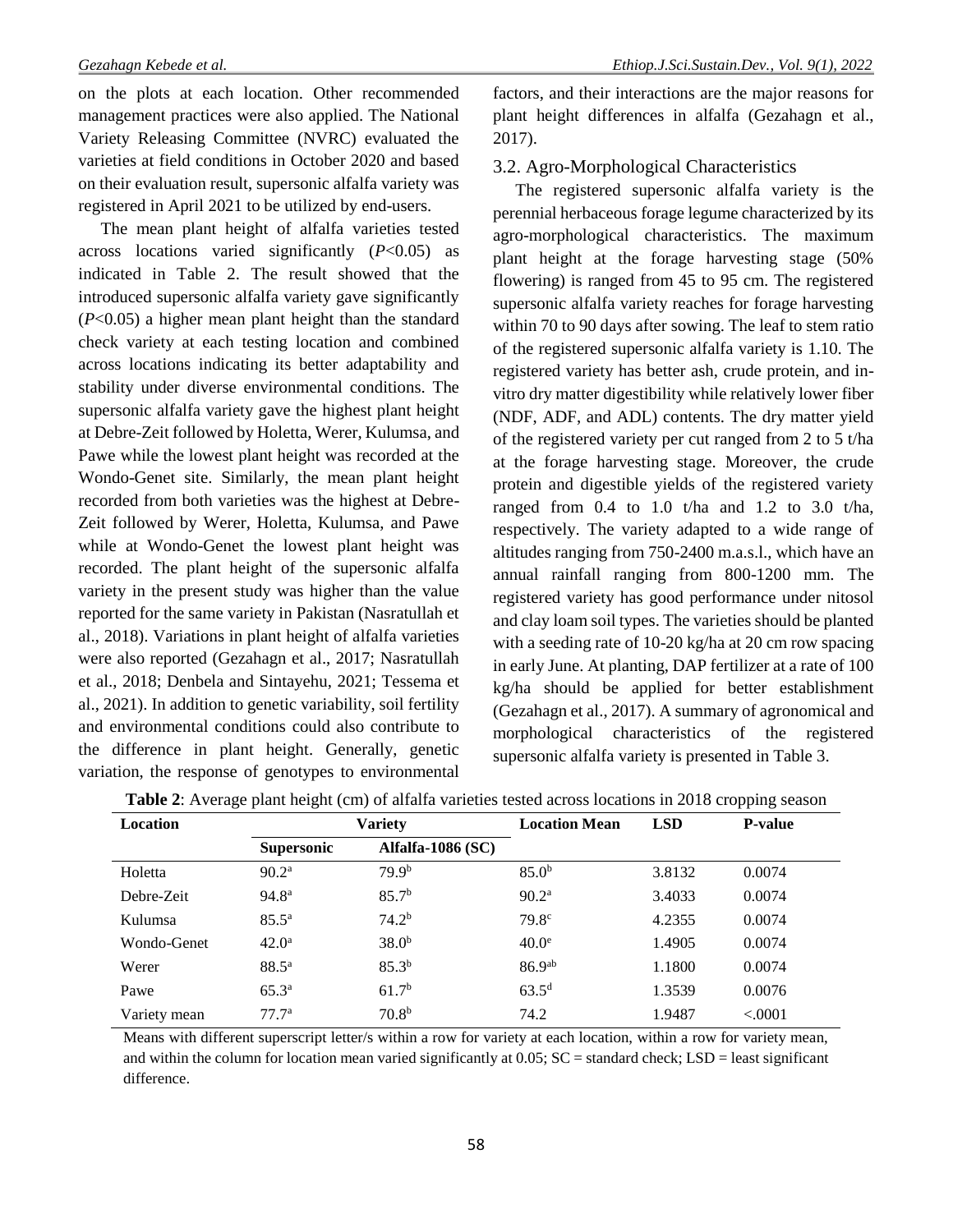### **Table 3**: Agro-morphological and fodder quality description of the registered supersonic alfalfa variety

| <b>Characteristics</b>                    | Supersonic alfalfa                                           |  |
|-------------------------------------------|--------------------------------------------------------------|--|
| Species                                   | Medicago sativa                                              |  |
| Variety                                   | Supersonic                                                   |  |
| Adaptation                                | Wide range of environments                                   |  |
| Altitude (m.a.s.l.)                       | $750 - 2400$                                                 |  |
| Rainfall (mm)                             | $800 - 1200$                                                 |  |
| Soil type                                 | Nitosol and clay loam                                        |  |
| Seeding rate (kg/ha)                      | $10 - 20$                                                    |  |
| Spacing inter-row (cm)                    | 20                                                           |  |
| Planting date                             | Early June                                                   |  |
| Fertilizer rate (kg/ha)                   |                                                              |  |
| $P_2O_5$                                  | 46 kg/ha at planting                                         |  |
| N                                         | 18 kg/ha at planting                                         |  |
| Plant height at forage harvest (cm)       | $45 - 95$                                                    |  |
| Days to forage harvesting (50% flowering) | $70 - 90$                                                    |  |
| Leaf to stem ratio                        | 1.10                                                         |  |
| Yield per cut (t/ha)                      |                                                              |  |
| Forage Dry matter:                        | $2 - 5$                                                      |  |
| CP yield                                  | $0.4 - 1.0$                                                  |  |
| Digestible yield                          | $1.2 - 3.0$                                                  |  |
| Fodder quality (%)                        |                                                              |  |
| Ash                                       | 14.28                                                        |  |
| CP                                        | 19.87                                                        |  |
| <b>NDF</b>                                | 48.84                                                        |  |
| <b>ADF</b>                                | 37.36                                                        |  |
| <b>ADL</b>                                | 7.08                                                         |  |
| <b>IVDMD</b>                              | 60.61                                                        |  |
| Year of release                           | 2021                                                         |  |
| Breeder/maintainer                        | Harvest General Trading Private Limited<br>Company/HARC/EIAR |  |

 $DAP =$  diammonium phosphate;  $CP =$  crude protein;  $NDF =$  neutral detergent fiber;  $ADF =$  acid detergent fiber; ADL = acid detergent lignin; IVDMD = *in-vitro* dry matter digestibility; HARC = Holetta Agricultural Research center; EIAR = Ethiopian Institute of Agricultural Research.

# 3.3. Yield Performance

The mean dry matter yield of alfalfa varieties significantly (*P*<0.05) varied across the tested environments is indicated in Table 4. The result showed that supersonic alfalfa variety gave higher dry matter yield  $(P<0.05)$  than the alfalfa1086 variety used as a standard check at each location and combined over locations. The dry matter yield of supersonic alfalfa variety ranged from 2.7 to 4.9 t/ha with the mean of 3.5 t/ha per cut across the test locations. The highest mean dry matter yield was recorded at Werer followed by Kulumsa, and Debre-Zeit locations, while the lowest yield was obtained from Wondo-Genet location with the yield advantages of 96, 68, and 56%, respectively when compared to Wondo-Genet location. The dry matter yield of alfalfa varieties also varied (*P*<0.05) across the test locations. Accordingly, alfalfa varieties produced the highest dry matter yield at Werer followed by Debre-Zeit, Kulumsa, and Pawe while the lowest dry matter yield was obtained from Holetta and Wondo-genet locations. The difference in dry matter yield could be due to variations in soil fertility, weather conditions, and the genetic difference between the tested varieties.

The mean dry matter yield of the supersonic alfalfa variety in the present study was slightly lower than the value reported for the same variety in Pakistan (Nasratullah et al., 2018). This is might be due to differences in soil, weather, and management conditions. The stage of maturity, soil fertility, climatic conditions, and cultivar differences are the main factors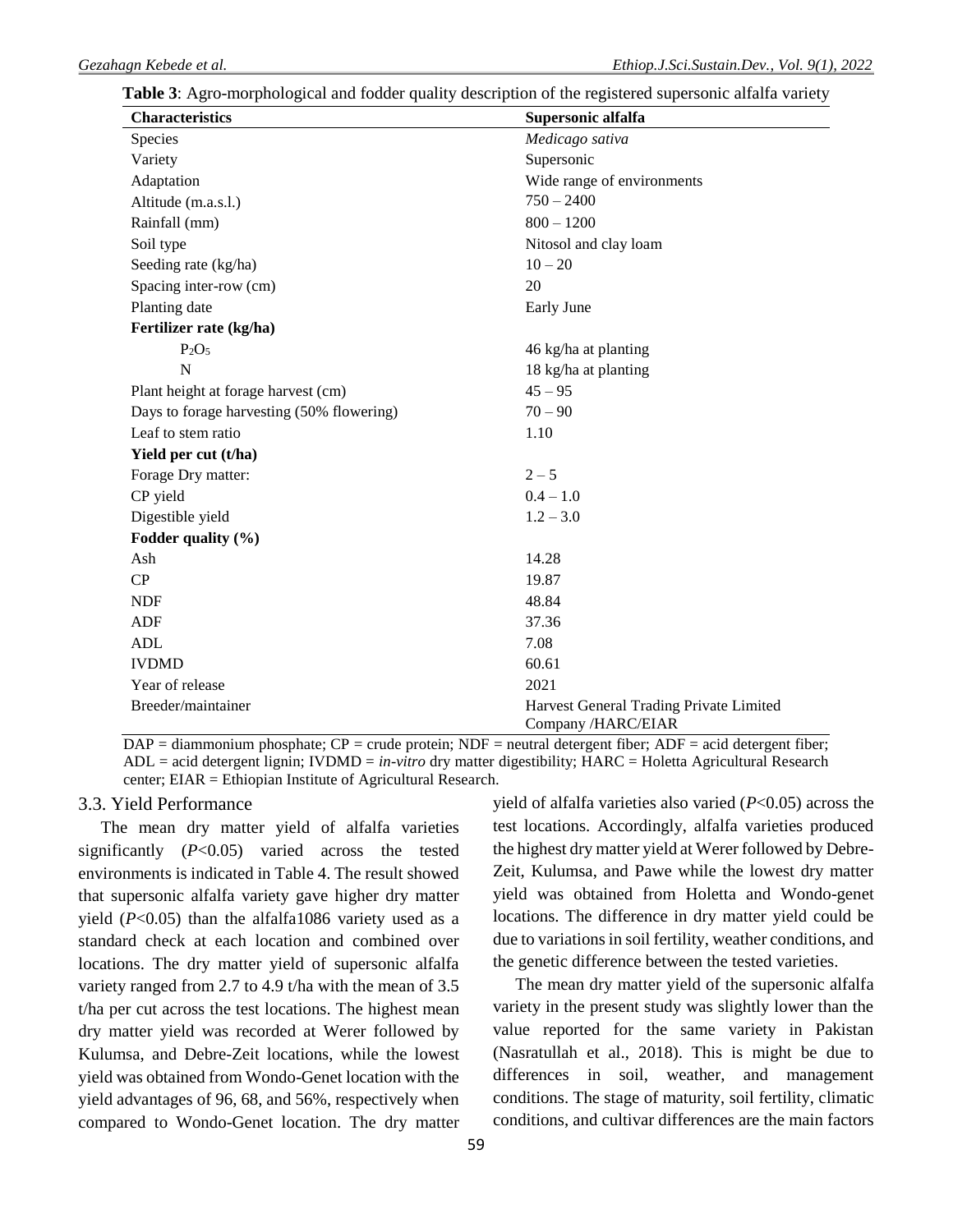affecting alfalfa yield and quality (Stancheva et al., 2008). The importance of alfalfa in world agriculture can be attributed to several variable morphological and physiological characteristics that contribute to its high and stable yield of nutritious herbage (Radović et al., 1996). Its economic significance is based on the high potential for production of biomass, over 80 t/ha of green and close to 20 t/ha of dry matter yield (Radović et al., 2004; Nešić et al., 2005). The rank of the varieties for dry matter yield didn't change across the test locations indicating the occurrence of non-cross-over interaction of the varieties for this trait due to their high stability performances under diverse environments (Figure 1). However, the dry matter yield fluctuates across locations due to the differential response of the varieties for the test environments.

The advantages of supersonic alfalfa variety over the standard check variety in terms of dry matter, crude protein, and digestible yields are indicated in Table 5. The result showed that the introduced supersonic alfalfa variety had advantages of dry matter yield, crude protein yield, and in-vitro dry matter digestibility yield over the standard check variety. The introduced supersonic alfalfa variety had about 12.9% dry matter yield, 7.7% crude protein yield, and 11.6% digestible yield advantages over the standard check variety. The introduced supersonic alfalfa variety had better dry matter yield, crude protein yield, and in-vitro dry matter digestibility yield than the standard check variety. The differences in CP and IVDMD yields were due to variation in dry matter yield between the two alfalfa varieties. The introduced supersonic alfalfa variety has better yield and quality and as a result, it can contribute a lot by fulfilling the nutrition shortfall thereby improving the livestock production and productivity in the country.

| ັ            | ╯<br>╯            |                          |                      |            | $\cdots$       |
|--------------|-------------------|--------------------------|----------------------|------------|----------------|
| Location     |                   | Variety                  | <b>Location Mean</b> | <b>LSD</b> | <b>P-value</b> |
|              | <b>Supersonic</b> | <b>Alfalfa-1086 (SC)</b> |                      |            |                |
| Holetta      | 2.7 <sup>a</sup>  | 2.2 <sup>b</sup>         | $2.4^\circ$          | 0.3603     | 0.0193         |
| Debre-Zeit   | 3.9 <sup>a</sup>  | 3.8 <sup>b</sup>         | 3.9 <sup>b</sup>     | 0.0625     | 0.0192         |
| Kulumsa      | 4.2 <sup>a</sup>  | 3.5 <sup>b</sup>         | 3.8 <sup>b</sup>     | 0.4471     | 0.0213         |
| Wondo-Genet  | 2.5 <sup>a</sup>  | $2.3^{b}$                | $2.4^\circ$          | 0.0994     | 0.0202         |
| Werer        | 4.9 <sup>a</sup>  | 4.3 <sup>b</sup>         | 4.6 <sup>a</sup>     | 0.3726     | 0.0196         |
| Pawe         | 2.7 <sup>a</sup>  | 2.6 <sup>b</sup>         | $2.7^\circ$          | 0.0872     | 0.0170         |
| Variety mean | 3.5 <sup>a</sup>  | $3.1^{b}$                | 3.3                  | 0.1560     | 0.0002         |

**Table 4**: Average dry matter yield (t/ha) of alfalfa varieties tested across locations in 2018 cropping season

Means with different superscript letters within a row for variety at each location, within a row for variety mean, and within the column for location mean varied significantly at  $0.05$ ;  $SC =$  standard check;  $LSD =$  least significant difference.



**Figure 1**: Genotype by location interaction for dry matter yield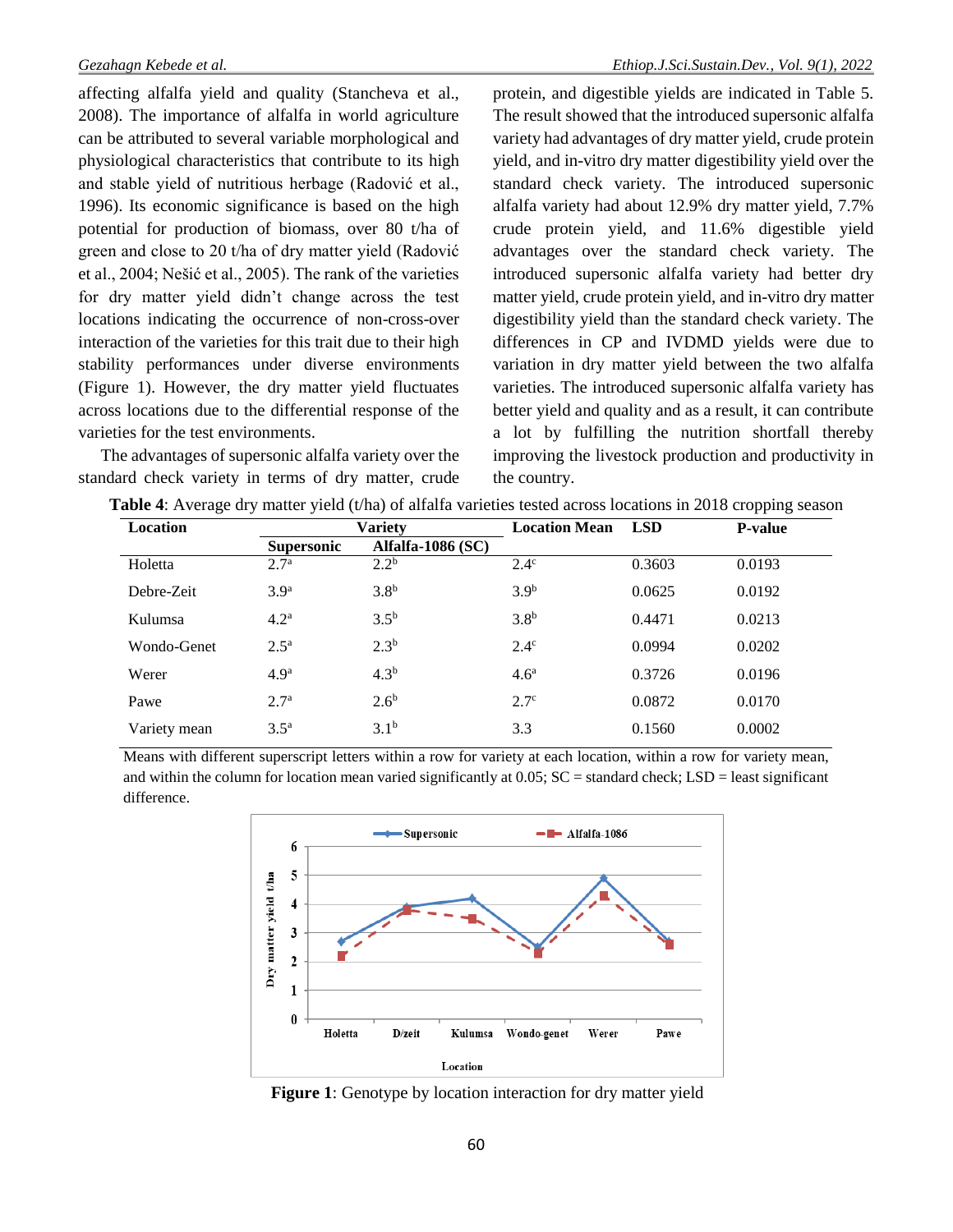|                           |                   | <b>Variety</b>    |
|---------------------------|-------------------|-------------------|
| <b>Parameters</b>         | <b>Supersonic</b> | Alfalfa-1086 (SC) |
| <b>DMY</b>                | 3.5               | 3.1               |
| % increase in DMY         | 12.9              | ۰                 |
| CP yield                  | 0.70              | 0.65              |
| % increase in CP yield    | 7.7               | ۰                 |
| <b>IVDMD</b> yield        | 2.12              | 1.90              |
| % increase in IVDMD yield | 11.6              |                   |

**Table 5**: Dry matter, crude protein, and in-vitro dry matter digestibility yield advantage of supersonic alfalfa variety over the standard check variety

 $DMY = dry$  matter yield;  $CP = crude$  protein;  $IVDMD = in-vitro$  dry matter digestibility;  $SC = standard$  check.

# 3.4. Quality Attributes

The chemical composition and in-vitro dry matter digestibility of alfalfa varieties are presented in Table 6. The result indicated that the introduced supersonic alfalfa variety had slightly lower in ash, crude protein, in-vitro dry matter digestibility, and relative feed value while relatively higher fiber (NDF, ADF, and ADL) contents than the standard check variety. The ash content of the supersonic alfalfa variety in the current study was slightly higher than the value reported for the same variety in Pakistan while the reverse is true for CP content (Nasratullah et al., 2018). A nutritional quality difference between alfalfa cultivars was not also significant in different studies (Julier et al., 2000; Radović et al., 2004). The main effect on alfalfa forage quality belongs to the plant stage. The decline in feed quality is associated primarily with a decrease in crude protein content and an increase in fibrous constituents of the stem in the matured plant. The decline in alfalfa forage quality with advancing maturity was reported (Marković et al., 2008). The slightly lower in ash, CP, IVDMD and RFV and higher fiber (NDF, ADF, and ADL) contents in the introduced supersonic alfalfa variety than standard check variety might be due to

differences in leaf to stem ratio. Because, leafy varieties have better ash, CP, and digestibility than varieties having high stem proportion. Leaf to stem ratio is an important trait in the selection of appropriate forage cultivar as it is strongly related to forage quality (Julier et al., 2000; Sheaffer et al., 2000). The proportion of leaves at the time of harvest is a major factor that determines the quality of the forage (Jung, 2005; Mihai et al., 2012).

The relative feed value (RFV) of alfalfa varieties is presented in Table 6. Feeds with an RFV index higher than 100 are considered to be of higher quality compared to full bloom alfalfa hay and those with a value lower than 100 are of lower value (Dunham, 1998). The RFV of the introduced supersonic alfalfa variety was slightly lower than the standard check variety. However, both the tested varieties had RFV index higher than 100 indicating the varieties had better nutritional quality. The RFV recorded in the present study was lower than the RFV reported by other researchers for different alfalfa varieties/genotypes (Diriba et al., 2014; Mekuanint et al., 2015; Gezahagn et al., 2017).

| <b>Parameters</b> |                   | <b>Mean</b>         |       |
|-------------------|-------------------|---------------------|-------|
|                   | <b>Supersonic</b> | Alfalfa-1086 $(SC)$ |       |
| Ash               | 142.8             | 144.7               | 143.8 |
| CP                | 198.7             | 209.0               | 203.9 |
| <b>NDF</b>        | 488.4             | 484.9               | 486.7 |
| ADF               | 373.6             | 371.2               | 372.4 |
| ADL               | 70.8              | 68.0                | 69.4  |
| <b>IVDMD</b>      | 606.1             | 612.5               | 609.3 |
| <b>RFV</b>        | 115.9             | 116.1               | 116.0 |

| <b>Table 6</b> : Chemical compositions and in-vitro dry matter digestibility $(g/kg DM)$ of alfalfa varieties |  |
|---------------------------------------------------------------------------------------------------------------|--|
|---------------------------------------------------------------------------------------------------------------|--|

 $CP$  = crude protein; NDF = neutral detergent fiber; ADF = acid detergent fiber; ADL = acid detergent lignin; IVDMD = *in-vitro* dry matter digestibility; RFV = relative feed value; SC = standard check.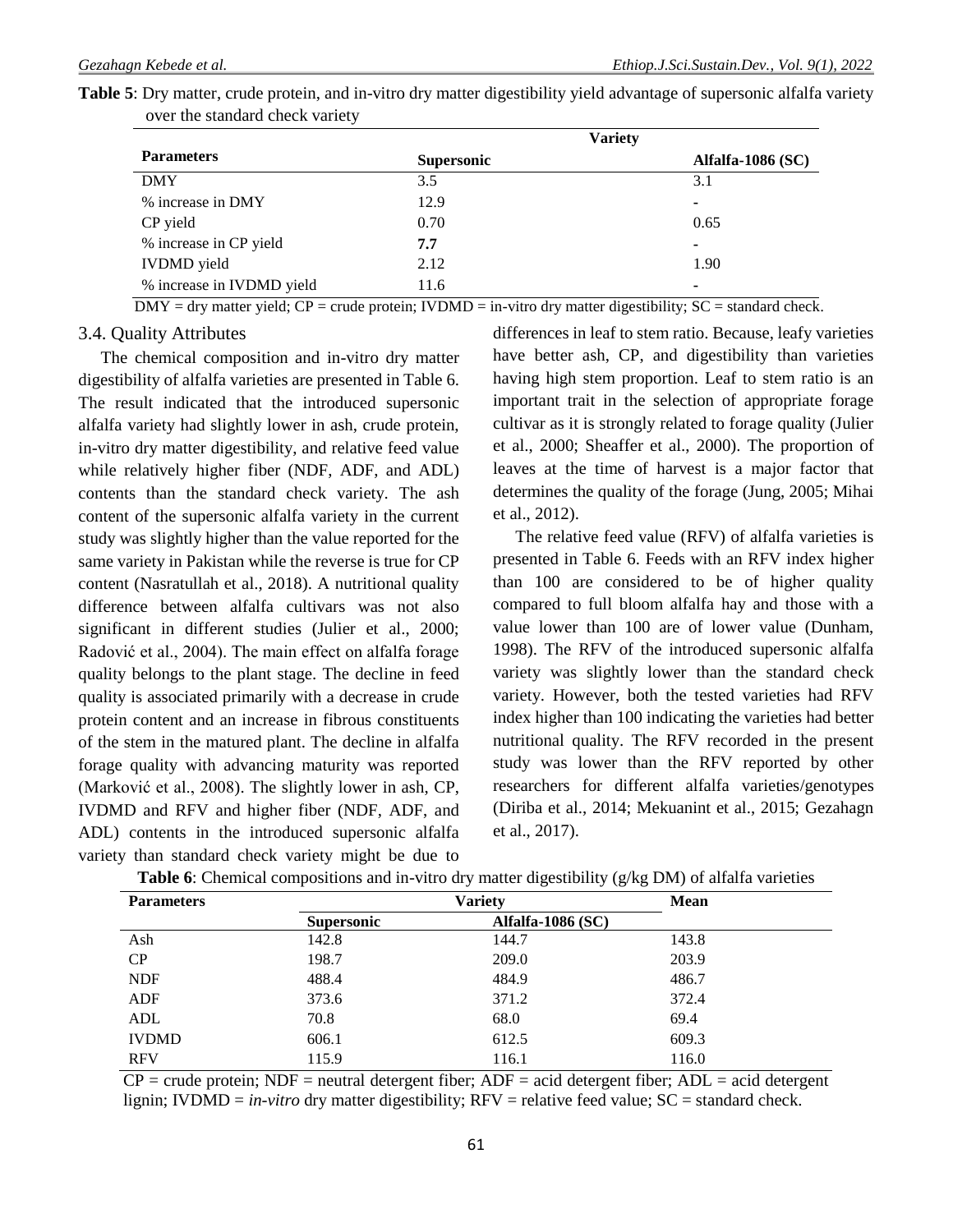|                      | <b>Variety</b>    |                                  |
|----------------------|-------------------|----------------------------------|
| Incidence $(\% )$    | <b>Supersonic</b> | Alfalfa-1086<br>(standard check) |
| <b>Disease</b>       |                   |                                  |
| Downy mildew         | 8.5               | 9.5                              |
| Common leaf spot     | 10.5              | 12.0                             |
| Aphanomyces root rot | 7.5               | 11.5                             |
| Bacterial wilt       | 11.5              | 12.5                             |
| <b>Pest</b>          |                   |                                  |
| Aphids               | 11.5              | 13.5                             |

**Table 7**: Response of alfalfa varieties for disease and pest incidence (%) during the study periods

# 3.5. Reaction to Diseases and Pests

The introduced supersonic alfalfa variety and the standard check variety were tested for their diseases and pests reaction starting from the initial stage of evaluation to verification stage and found to be resistant/moderately resistant to major diseases and pests which can affect the variety (Table 7). The diseases and pest effects on the performance of alfalfa varieties were recorded as 0-10% resistant, 11-30% moderately resistant, 31-60% moderately susceptible, and 61-100% susceptible. Accordingly, the registered supersonic alfalfa variety was found to be resistant to moderately resistant to the recorded major diseases (downy mildew, common leaf spot, aphanomyces root rot, and bacterial wilt) and pests (aphids) in the test locations during the experimental periods. The resistance reaction of the variety could be integrated with other diseases and pest management strategies for better results. Generally, the registered supersonic alfalfa variety is superior in tolerance to major diseases and pests than the standard check variety.

### 3.6. Adaptation

The registered supersonic alfalfa variety is adapted to a wide range of environments in Ethiopia. The variety performed very well in areas with an altitude of 750 to 2400 meters above sea level which has an annual rainfall of 800 to 1200 mm. It could also be possible to extend the production of the variety to other areas with similar agro-ecologies after conducting an adaptation trial. The registered supersonic alfalfa variety produces better dry matter yield, crude protein yield, and digestible yield when a recommended fertilizer rate and seeding rate are applied in nitosol and clay loam soils at sowing. For better performance, the variety should be planted in early June under rain-fed conditions and any time when irrigable water is available. In areas that receive high temperature and irrigable water, the variety can be harvested monthly and bimonthly for forage and seed yields, respectively.

# **4. Conclusion**

After the national variety trial had been conducted over locations, the recently introduced supersonic alfalfa variety with the standard check (alfalfa-1086) was verified over locations and evaluated by the National Variety Releasing Committee as per the guidelines of the variety releasing and registration of the country during the 2020 cropping season. Based on their evaluation result, the supersonic alfalfa variety which had relatively better performance in terms of biomass production and diseases and pests reactions is registered in 2021 for production. The variety is well adapted in the low to high altitude areas and similar agro-ecologies of the country. The breeder and pre-basic seeds of the registered supersonic alfalfa variety are maintained by Harvest General Trading Pvt. Ltd. Co. and the feeds and nutrition research program of Holetta Agricultural Research Center.

### **Acknowledgments**

The authors acknowledge the Ethiopian Institute of Agricultural Research for funding the research and Harvest General Trading Pvt. Ltd. Co. for importing the variety and partially funding the research to register the variety. They also extend special thanks to the staff of the feeds and nutrition research program working in the respective research centers for their smooth implementation of the experiment. The animal nutrition research staff of Holetta Agricultural Research Center is duly acknowledged for their assistance in laboratory analysis.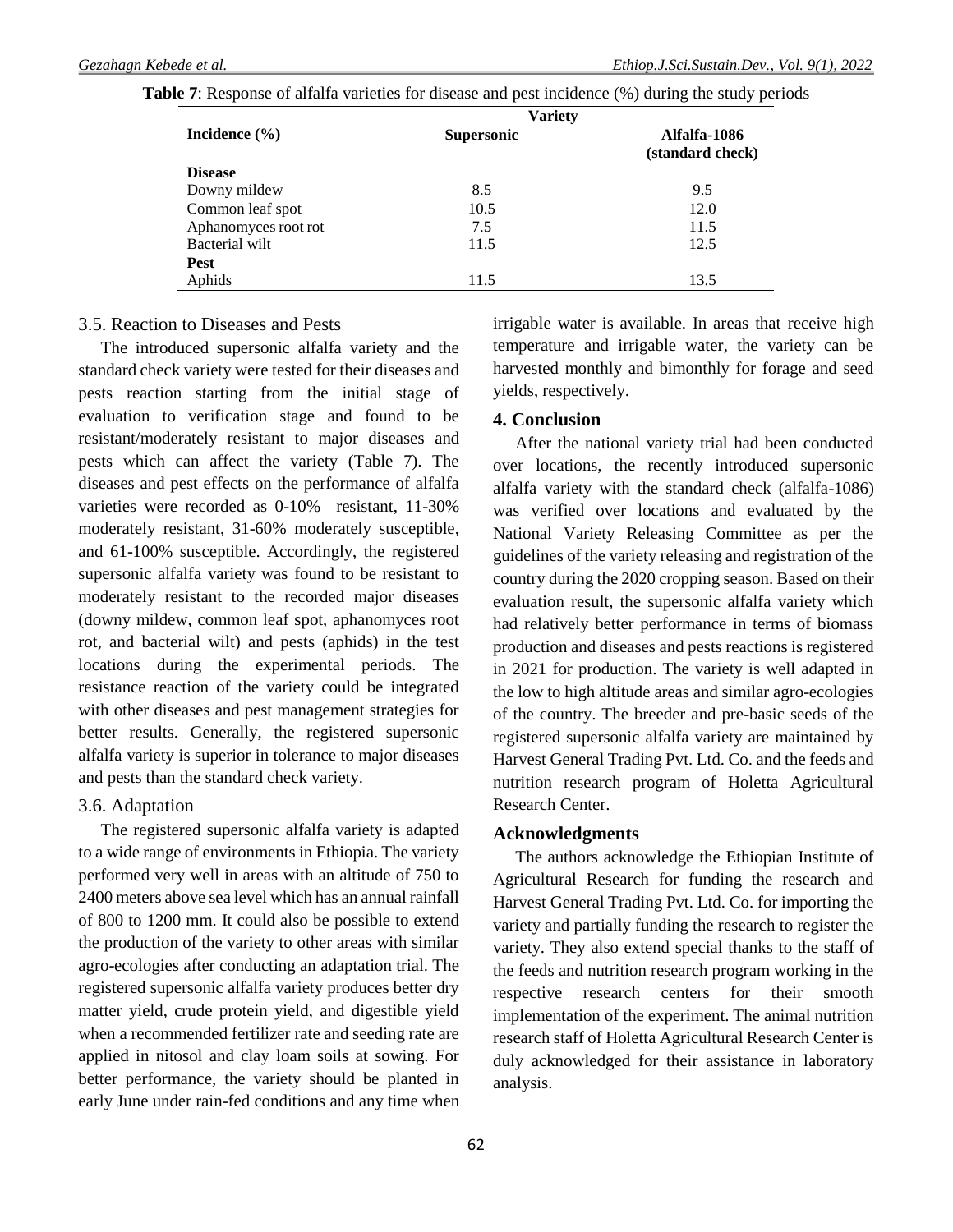### **References**

- Adugna T. (2007). Feed resources for producing export quality meat and livestock in Ethiopia, examples from selected Woredas in Oromiya and SNNP regional states. Ethiopia Sanitary and Phytosanitary Standards and Livestock and meat Marketing Program (SPS-LMM). USAID, Ethiopia.
- Agajie T., Tadele M., Tesfaye S., Yared D., Wudineh G., Tolesa A., Diriba H., Tamirat F., and Seyoum B. (2016). Adoption Analysis of Smallholder Dairy Production Technologies in Oromiya Region. Research Report 115. Ethiopian Institute of Agricultural Research, Addis Ababa, Ethiopia.
- Alemayehu M. (2004). Pasture and forage resource profiles of Ethiopia. EDM Printing Press, Addis Ababa, Ethiopia.
- AOAC. (1990). Official Methods of Analysis, 15th ed. Assoc. Off. Anal. Chem., Washington, DC, USA.
- AOAC. (1995). Official Methods of Analysis. 16th ed. Association of Official Analytical Chemists, Arlington, VA.
- Chen, J.S., Tang, F.L., Zhu, R.F., Gao, C., Di, G.L., and Zhang, Y.X. (2012). Effects of cutting frequency on alfalfa yield and yield components in Songnen Plain, Northeast China. *Afr. J. Biotechnol*. 11: 4782-4790.
- Denbela H., and Sintayehu K. (2021). Dry Matter Yield and Chemical Composition of Alfalfa (Medicago sativa) Varieties as Animal Feed in the South Omo Zone of South-western Ethiopia. *Acta Scientific Veterinary Sciences* 3.4 (2021): 24-32.
- Dinić, B., Đorđević, N., Radović, J., and Ignjatović, S. (2005). Modern procedures in technology of conserving lucerne in ensiling. *Biotechnology in Animal Husbandry*, 21(5-6): 297-303.
- Diriba G., Mekonnen H., Ashenafi M., and Adugna T. (2014). Biomass yield potential and nutritive value of selected Alfalfa (Medicago sativa) cultivars grown under tepid to cool sub-moist agroecology of Ethiopia. *E3 Journal of Agricultural Research and Development,* 4(1): 007- 014.
- Dunham, J.R. (1998). Relative feed value measures forage quality. Forage Facts, # 41
- Fekede F., Getnet A., Gezahagn K., Alemayehu M., and Diriba G. (2015a). Cultivated Forage Crops Research and Development in Ethiopia. In: Alemu Yami, Getnet Assefa and Lemma Gizachew (eds.), 2015. Pasture and Rangeland Research and Development in Ethiopia. *Proceedings of a workshop organized by Ethiopian Society of Animal Production (ESAP)*, *Addis Ababa, Ethiopia*.
- Fekede F., Gezahagn K., and Getnet A. (2015b). Dynamics in Nutritional qualities of tef and wheat straws as affected by storage method and storage duration in the central highlands of Ethiopia. *African J Agric Res,* 10: 3718-3725.
- Frame, J. (2005). Medicago sativa L. grassland index. A searchable catalog of grass and forage legumes.
- Gebremedhin B., Pender J., and Tesfay G. (2004). Collective action for grazing land management in crop-livestock mixed systems in the highlands of northern Ethiopia. *Agri. Syst.,* 82: 273-290.
- Getnet A., and Gezahagn K. (2012). Seed research and development of perennial forage crops in the central highlands. In: Getnet Assefa, Mesfin Dejene, Jean Hanson, Getachew Anemut, Solomon Mengistu & Alemayehu Mengistu (eds.). Forage Seed Research and Development in Ethiopia. Ethiopian Institute of Agricultural Research. ISBN: 978-99944-53-84-9.
- Getnet A., Gezahagn K., and Fekede F. (2012). Forage Seed Production and Quality in Ethiopia. In: Dawit Alemu, Shiratori Kiyoshi, Abebe Kirub and Kibebew Assefa (eds.). FRG II project, Empowering Farmers' Innovation Series No. 3. Ensuring Seed Quality in Ethiopian Seed System, Status and Challenges. *Proceedings of a workshop held on 18 March 2011 at EIAR, Addis Ababa, Ethiopia. ISBN: 978-99944-53-63-4*.
- Getu K. (2019). Assessment on the production, conservation and utilization practices of brewery spent grain across selected districts in Ethiopia, and its supplementary value for dairy cows. PhD. Dissertation. Addis Ababa University, College of Veterinary Medicine. Department of Animal Production Studies. Bishoftu, Ethiopia.
- Gezahagn K., Fekede F., Getnet A., Diriba G., Mesfin D., Mamaru T., Solomon M., Aschalew T., Berhanu M., Yibrah Y., Aklilu M., Tekalegn Y., Worknesh S., Mezgeb W., and Asheber T. 2021. Verification of alfalfa (*Medicago sativa* L.) varieties for low to highland areas of Ethiopia. Results of livestock research completed in 2020, EIAR, Addis Ababa, Ethiopia.
- Gezahagn K., Getnet A., Fekede F., Alemayehu M., Tadesse T., Muluneh M., and Mamaru T. (2017). Biomass Yield Potential and Herbage Quality of Alfalfa (Medicago Sativa L.) Genotypes in the Central Highland of Ethiopia. *International Journal of Research Studies in Agricultural Sciences* (IJRSAS), 3(1): 14-26
- Gezahagn K., Muluneh M., Fekede F., Getnet A., Diriba G., Kedir M., Mesfin D., Solomon M., Aschalew T., Yibrah Y., Tekalegn Y., and Mezgeb W. 2020. Napier grass (Pennisetum purpureum) variety verification for the mid to highland areas of Ethiopia. Results of livestock research completed in 2019, EIAR, Addis Ababa, Ethiopia
- Habtie A., Mezegebu G., Esubalew S., and Bainesagn W. 2020. Napier grass (Pennisetum Purpureum) accessions screened for acid soils at Banja, Amhara Regional state. Results of livestock research completed in 2019, EIAR, Addis Ababa, Ethiopia.
- Julier, B., Huyghe, C., and Escalle, C. (2000). Within and among-cultivar genetic variation in alfalfa: Forage quality, morphology, and yield. *Crop Science*, 40: 365-369.
- Jung, H.G. (2005). Impact of alfalfa growth and development on forage quality traits. Asa-CssaSssa Annual Meeting Abstracts. CD-Rom. Pp.54–4.
- Kamalak, A., Canbolat, O., Erol, A., Kilinc, C., Kizilsimsek, M., Ozkan, C.O., and Ozkose, E. (2005). Effect of variety on chemical composition, in vitro gas production, metabolizable energy, and organic matter digestibility of alfalfa hays. *Livestock Research for Rural Development*. 17(77).